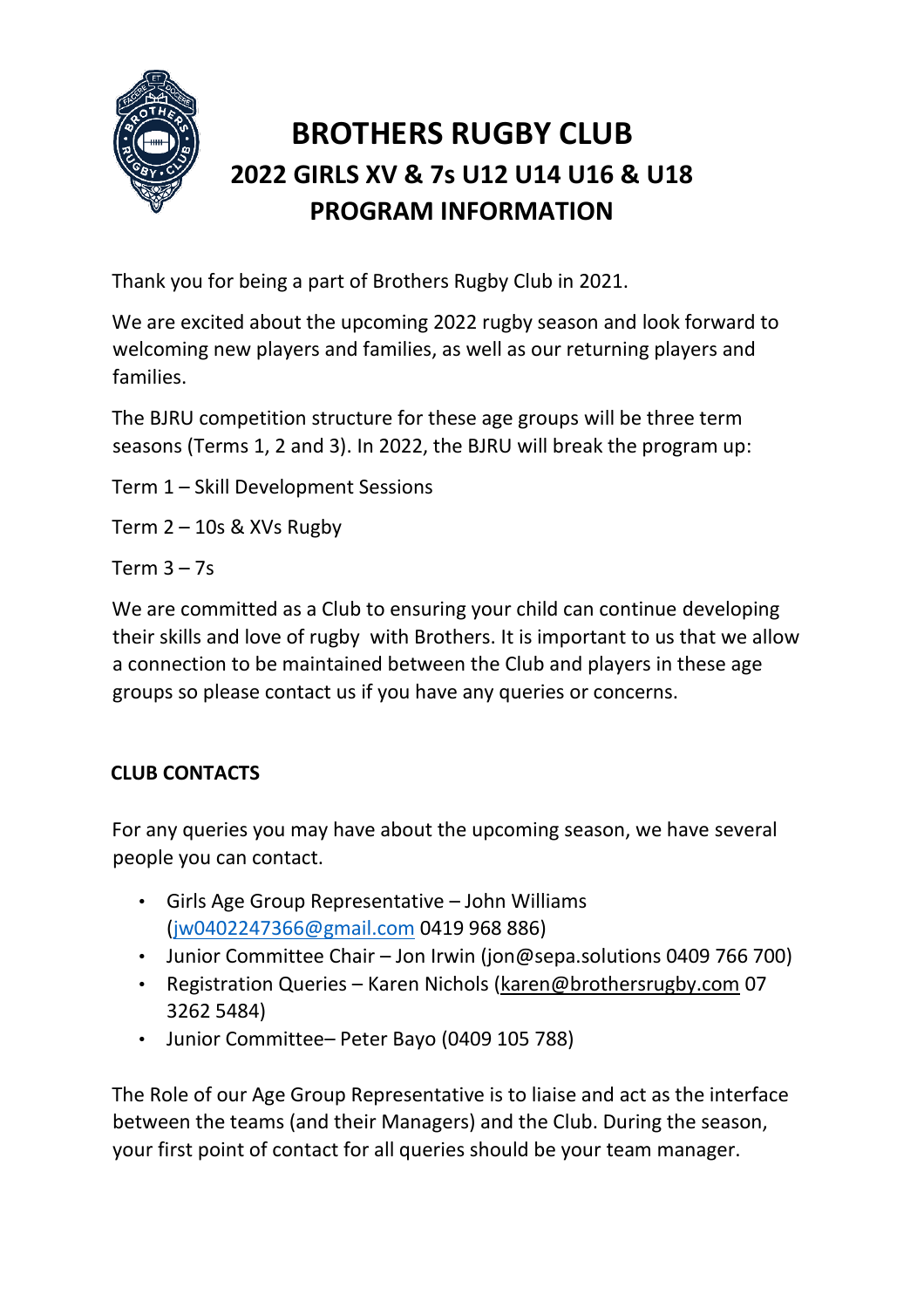## **KEY DATES**

| Girls 7s U12-U18                 | Friday 28 <sup>th</sup> January\   | $5-6pm$            | <b>Crosby Park</b>  |
|----------------------------------|------------------------------------|--------------------|---------------------|
| Come & Try                       | & Friday 4 <sup>th</sup> February  |                    |                     |
| <b>First Training Session</b>    | Thurs 10 <sup>th</sup> February    | $4.30pm -$         | Crosby Park         |
| / Parent Induction               |                                    | 5.45pm             | <b>Bottom Field</b> |
| 2 <sup>nd</sup> Training Session | Thurs 17 <sup>th</sup> February    | $4.30pm -$         | <b>Crosby Park</b>  |
|                                  |                                    | 5.45pm             | <b>Bottom Field</b> |
| 1 <sup>st</sup> Girls XV Skill   | 6 Rounds from Sun 20 <sup>th</sup> | Draw TBC by BJRU   |                     |
| Development                      | February to Sun 27th               |                    |                     |
| <b>Competition Games</b>         | March                              |                    |                     |
| <b>Brothers Coaches</b>          | Friday 25 <sup>th</sup> February   | <b>Time TBC</b>    | <b>Crosby Park</b>  |
| <b>Overview Session</b>          |                                    |                    |                     |
| Crosby Park Long                 | Saturday 19 <sup>th</sup> March    | 12.30pm            | <b>Crosby Park</b>  |
| Lunch                            |                                    |                    |                     |
| <b>Training Resumes</b>          | Thurs 21 <sup>st</sup> April       | $4.30pm -$         | Crosby Park         |
| Term <sub>2</sub>                |                                    | 5.45pm             | <b>Bottom Field</b> |
| 1 <sup>st</sup> Competition      | Sunday $1^{st}$ May Rnd $1 -$      | Draw TBC by BJRU   |                     |
| Game Term 2                      | Rnd 7 12 <sup>th</sup> June        |                    |                     |
| <b>Girls 7s Training</b>         | Thurs 14 <sup>th</sup> July        | $4.30pm -$         | <b>Crosby Park</b>  |
| <b>Resumes Term 3</b>            |                                    | 5.45pm             | <b>Bottom Field</b> |
| Girls $7s - 1st$                 | Sunday $17^{th}$ July Rnd $1-$     | Draw TBC by BJRU   |                     |
| <b>Competition Game</b>          | Rnd 8 Sun 4 <sup>th</sup> Sept     |                    |                     |
| Term <sub>3</sub>                |                                    |                    |                     |
| <b>Junior Trophy Day</b>         | Sunday 11 <sup>th</sup> September  | <b>Crosby Park</b> |                     |

#### **IMPORTANT INFORMATION**

- **Registration**
	- o All registrations are completed online through Rugby Explorer. For instructions please refer to the [Junior Girls website page](https://brothersrugby.com/girls/)
	- o All player to team allocations will be carried out early February as per the Brothers Team Formation Policy.

#### • **In Season**

- o Training will be Thursdays on bottom field at Crosby Park 4.30– 5.45pm.
- o There are no training sessions or games during school holidays.